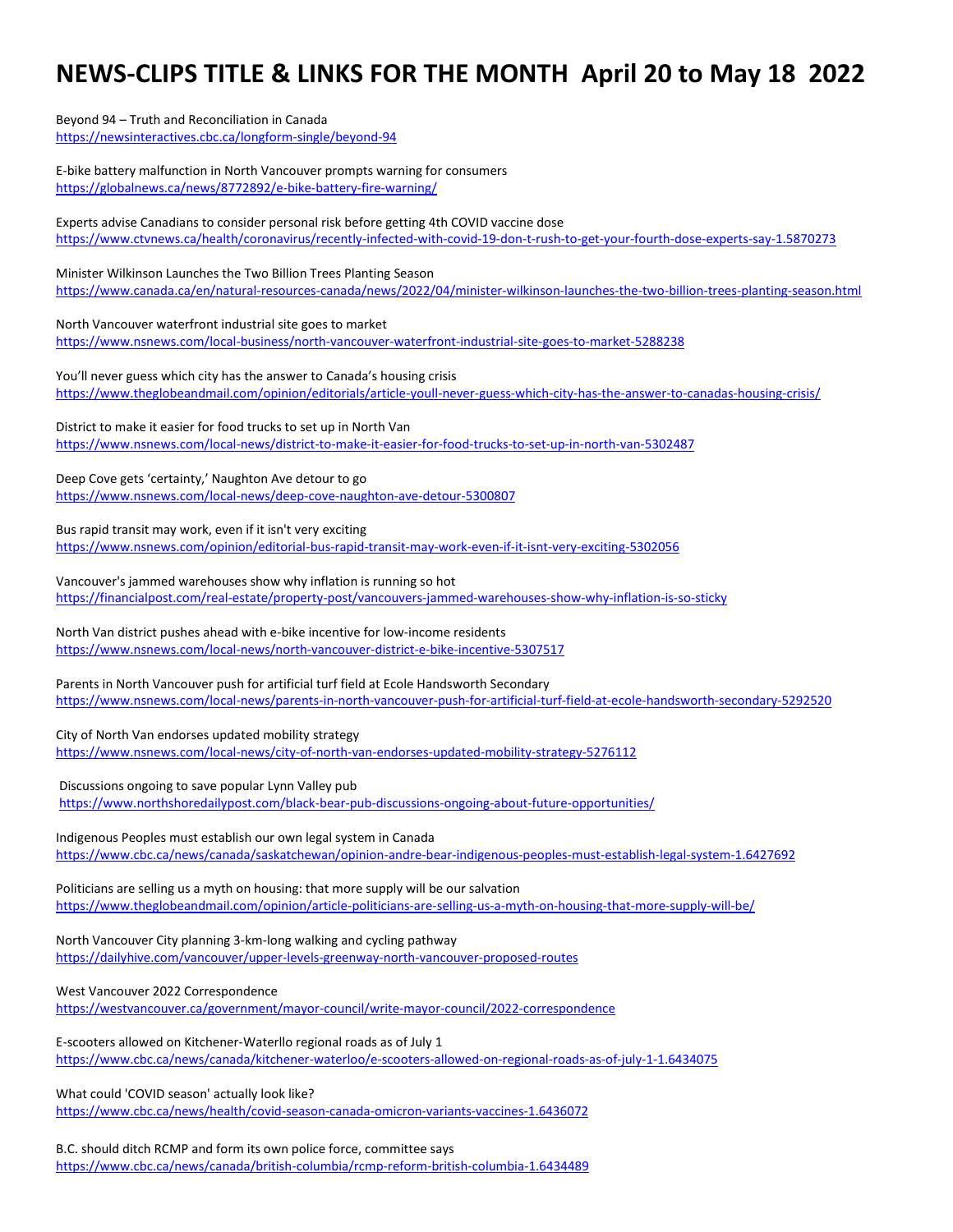DNV plans \$1,500 e-bike incentive for low-income residents <https://www.northshoredailypost.com/dnv-plans-1500-e-bike-incentive-for-low-income-residents/>

# A rare glimpse of Vancouver, before it was Vancouver

<https://vancouversun.com/news/local-news/a-rare-glimpse-of-vancouver-before-it-was-vancouver>

## Riding a Bike in America Should Not Be This Dangerous

<https://www.nytimes.com/2022/04/21/opinion/bike-road-safety-infrastructure.html>

North Van developer fined \$200K for demolishing West Coast Modern heritage house without permit <https://www.nsnews.com/local-news/north-vancouver-developer-fined-200k-for-demolishing-heritage-house-without-permit-5353138>

## Natural Areas Trails Strategy -Survey open until May 23, 2022

<https://www.dnv.org/parks-trails-recreation/natural-areas-trails-strategy>

## 330-unit development moves ahead on Denny's and Travelodge site

<https://www.northshoredailypost.com/330-unit-development-moves-ahead-on-dennys-and-travelodge-site/>

#### North Vancouver council advances 330 homes at Cap and Marine

<https://www.nsnews.com/local-news/north-vancouver-council-advances-330-homes-at-cap-and-marine-5350179>

# Weeee! E-scooters are legal in North Vancouver. Here's what they're like

<https://www.nsnews.com/local-news/e-scooters-are-legal-in-north-vancouver-heres-what-theyre-like-5358039>

## North Vancouver School District to examine barriers faced by kids with disabilities

<https://www.nsnews.com/local-news/north-vancouver-school-district-to-examine-barriers-faced-by-kids-with-disabilities-5357912>

## Newfangled multi-suite homes touted for standard Kelowna lots

[https://www.kelownadailycourier.ca/news/article\\_1684e094-a0cf-11ec-b532-6b3072acd5b5.html](https://www.kelownadailycourier.ca/news/article_1684e094-a0cf-11ec-b532-6b3072acd5b5.html) <https://t.co/zVtdCVYklo>

North Vancouver riding to lose parts of Lynn Valley in federal election map changes <https://www.nsnews.com/local-news/north-vancouver-riding-to-lose-parts-of-lynn-valley-in-federal-election-map-changes-5363149>

## Public meetings on redrawing the West Vancouver-Sea to Sky riding boundaries being held today <https://www.nsnews.com/local-news/commission-may-redraw-bcs-political-boundaries-5349542>

#### Newspapers are not packaging

<https://www.nsnews.com/opinion/opinion-newspapers-are-not-packaging-5327759>

Privacy concerns can't be used as an excuse to withhold public information <https://www.nsnews.com/opinion/viewpoint-failing-the-foi-test-privacy-concerns-cant-be-used-as-an-excuse-to-withhold-public-information-5163864>

Highrise support regrettable <https://www.castanet.net/news/Letters/368944/Highrise-support-regrettable>

Conserving water in Metro Vancouver still vital — even with cooler, wetter summer ahead, experts say <https://www.cbc.ca/news/canada/british-columbia/water-restrictions-here-to-stay-metro-vancouver-rain-1.6434529>

#### Facing criticism, Ottawa to reform affordable housing programs worth billions <https://www.cbc.ca/news/canada/nova-scotia/affordable-housing-federal-budget-2022-reform-1.6438176>

# Vancouver is worth fighting for

<https://vancouversun.com/opinion/letters/letters-to-the-sun-may-14-2022-vancouver-is-worth-fighting-for>

## North Vancouver pub closed since 2020 to be demolished <https://www.northshoredailypost.com/north-vancouver-pub-closed-since-2020-to-be-demolished/>

DNV seeks public input on active transportation route in Lynn Valley <https://www.northshoredailypost.com/dnv-seeks-public-input-on-active-transportation-route-in-lynn-valley/>

Canadians love their cars so much that high fuel prices won't make most of us change our ways <https://www.cbc.ca/news/business/fuel-price-demand-column-don-pittis-1.6449240>

Information for DNV the Oct 15 2022 municipal election candidates and the public… <https://www.dnv.org/government-administration/guidelines-candidates-2022>